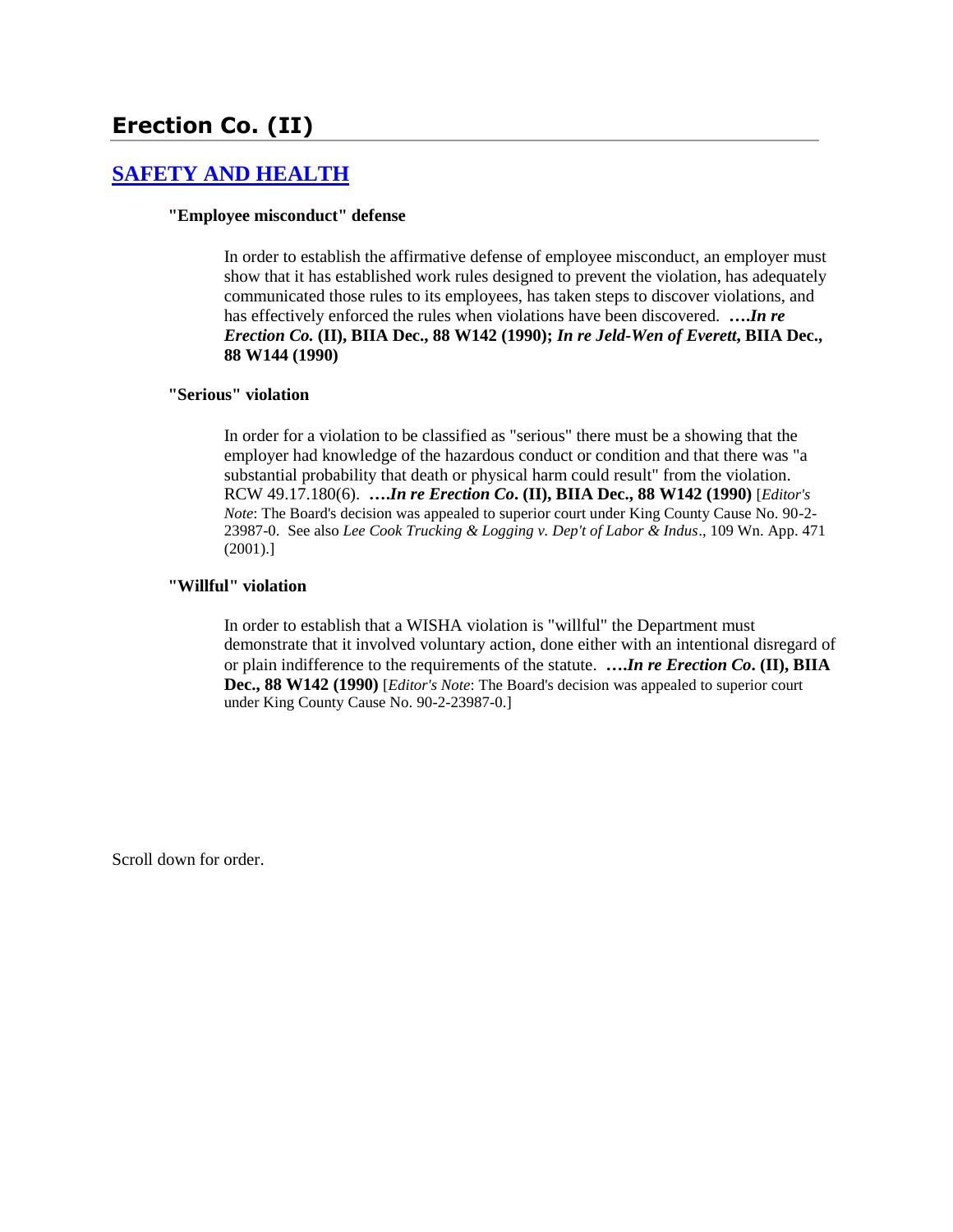### **BEFORE THE BOARD OF INDUSTRIAL INSURANCE APPEALS STATE OF WASHINGTON**

**)**

**IN RE: THE ERECTION COMPANY ) DOCKET NO. 88 W142**

## **CITATION & NOTICE NO. 400062 ) DECISION AND ORDER**

APPEARANCES:

Employer, The Erection Company, by Oles, Morrison and Rinker, per Mark F. O'Donnell

Department of Labor and Industries, by The Attorney General, per Elliott S. Furst, Assistant

This is an appeal filed by the employer, The Erection Company on October 11, 1988 from Citation and Notice No. 400062 dated September 22, 1988 which alleged one serious, willful, and repeated violation of WAC 296-155-225(1)(b), and assessed a penalty of \$24,500.00, and one general violation of WAC 296-155-705(2)(a)(3) for which no penalty was assessed. **AFFIRMED AND MODIFIED**.

## **DECISION**

Pursuant to RCW 51.52.104 and RCW 51.52.106, this matter is before the Board for review and decision on a timely Petition for Review filed by the Department of Labor and Industries to a Proposed Decision and Order issued on February 13, 1990 which vacated Citation and Notice No. 400,062.

The Board has reviewed the evidentiary rulings in the record of proceedings and finds that no prejudicial error was committed and said rulings are hereby affirmed.

This appeal arises from two fall protection violations contained in Citation and Notice No. 400062. The citation was issued after an investigation by the Safety and Health Division of the Department following the death of Michael Krall on July 22, 1988. On the date of his death, Mr. Krall was a steelworker working at the employer's construction site at the Pacific First Center Building in Seattle, Washington. As a result of this investigation, the Erection Company was cited for one serious, willful, and repeated violation of WAC 296-155-225(1)(b), and assessed a penalty of \$24,500.00, and one general violation of WAC 296-155-705(2)(a)(3) for which no penalty was assessed.

On the date of his fatal fall, Michael Krall was working on the ninth floor of the project in downtown Seattle. He was involved in what is known as "decking" or "leading edge" work. This work involves laying metal sheets between steel beams. Concrete is later poured on these metal sheets to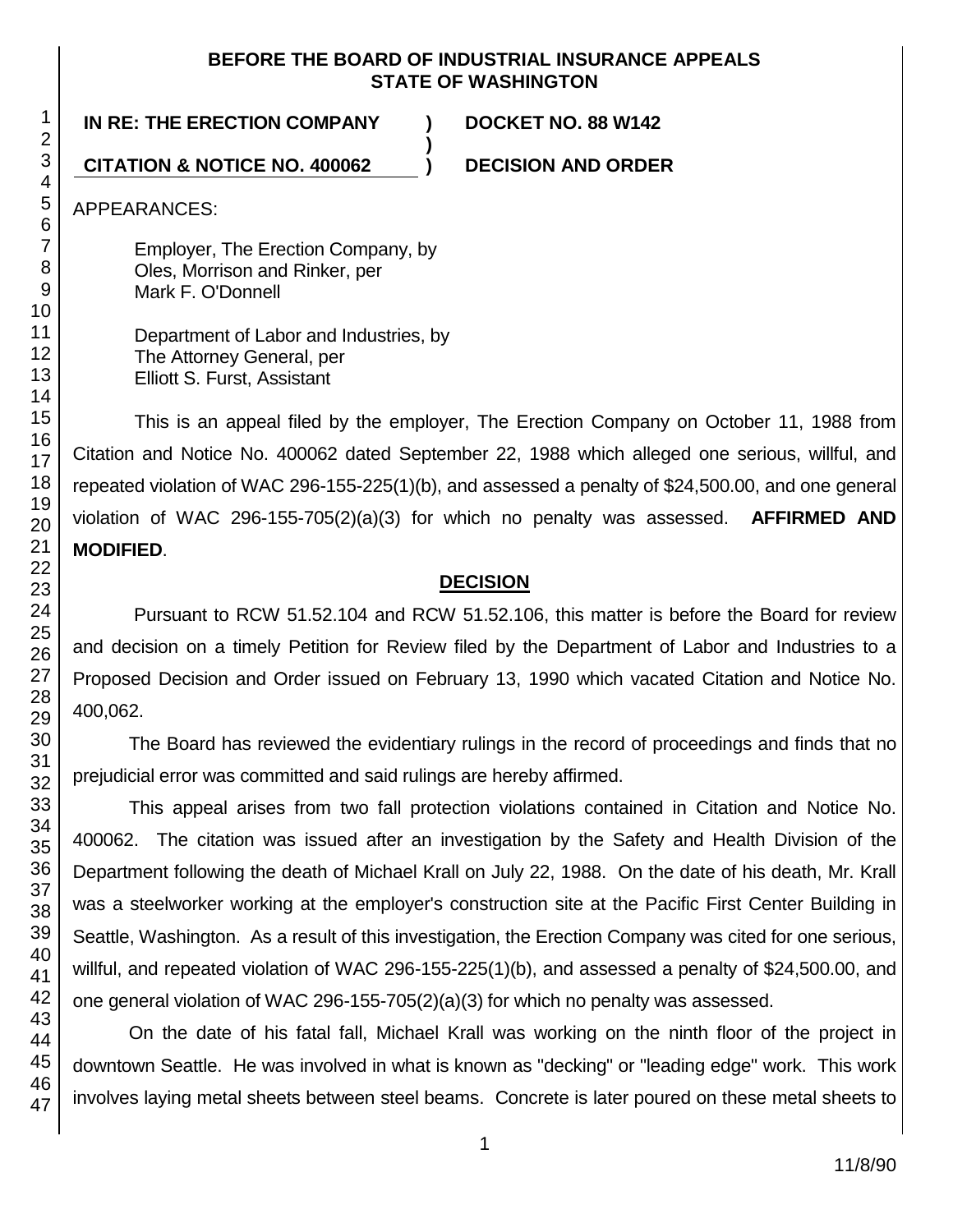form the floors of the building. At the time of his death, Mr. Krall was working in an area next to the elevator shafts. The fall distances to which he was exposed were more than 100 feet down the elevator shaft on one side and 12 feet down to the next floor in the opposite direction. Sellen Construction, the general contractor for the project, had installed safety nets throughout the elevator shaft area. It is undisputed that there were no "catenary" or safety lines installed in that area. It is also undisputed that Mr. Krall was wearing a safety belt. However, there is no evidence that he was tied off at the time of his fall. It is known that he fell down the elevator shaft while moving across a beam. For unknown reasons a portion of the safety netting across the shaft had been removed. It was never determined which of the many employers at the work site removed the netting. There was no evidence that The Erection Company had knowledge of the removal of a portion of the netting.

Louis Nelson, a safety inspector with the Department of Labor and Industries, performed the inspection of the site after the fatality. After inspecting the site and speaking with individuals at the scene, Mr. Nelson determined that Mr. Krall had neglected to use the safety devices available to him and had fallen as a result of his own carelessness. He also noted that the perimeter rail on the ninth floor had no mid-rail as required by the regulations. As a result of Mr. Nelson's investigation he recommended the issuance of Citation and Notice No.400062 from which this appeal was lodged.

The first violation related to Mr. Krall's fall. The employer was cited under WAC 296-155- 225(1)(b). The relevant portion of the regulation states:

> Safety belts shall be used when workers are exposed to the hazard of falling from buildings, bridges, structures, or construction members such as trusses, beams, purlins, or plates at elevations exceeding 10 feet above the ground, water surface, or continuous floor level below.

The basis for this violation was that Mr. Krall was not using his safety belt and lanyard at the time of his fall.

A penalty of \$24,500.00 was assessed based on the severity of the hazard, probability of a fall, the good faith of the company, size of the company, history of the company, and the number of employees exposed to the hazard. According to Mr. Nelson's calculations at hearing, the total adjusted penalty, however, should have been \$2,250.00 rather than \$2,450.00. This amount, due to the "willful" classification, should then be multiplied by 10 yielding a penalty assessment of \$22,500.00.

In the Proposed Decision and Order our industrial appeals judge vacated both violations contained in the Citation and Notice. The second violation contained in the citation [the general violation of WAC 296-155-750(2)(a)(3) with respect to the missing mid-rail on the ninth floor perimeter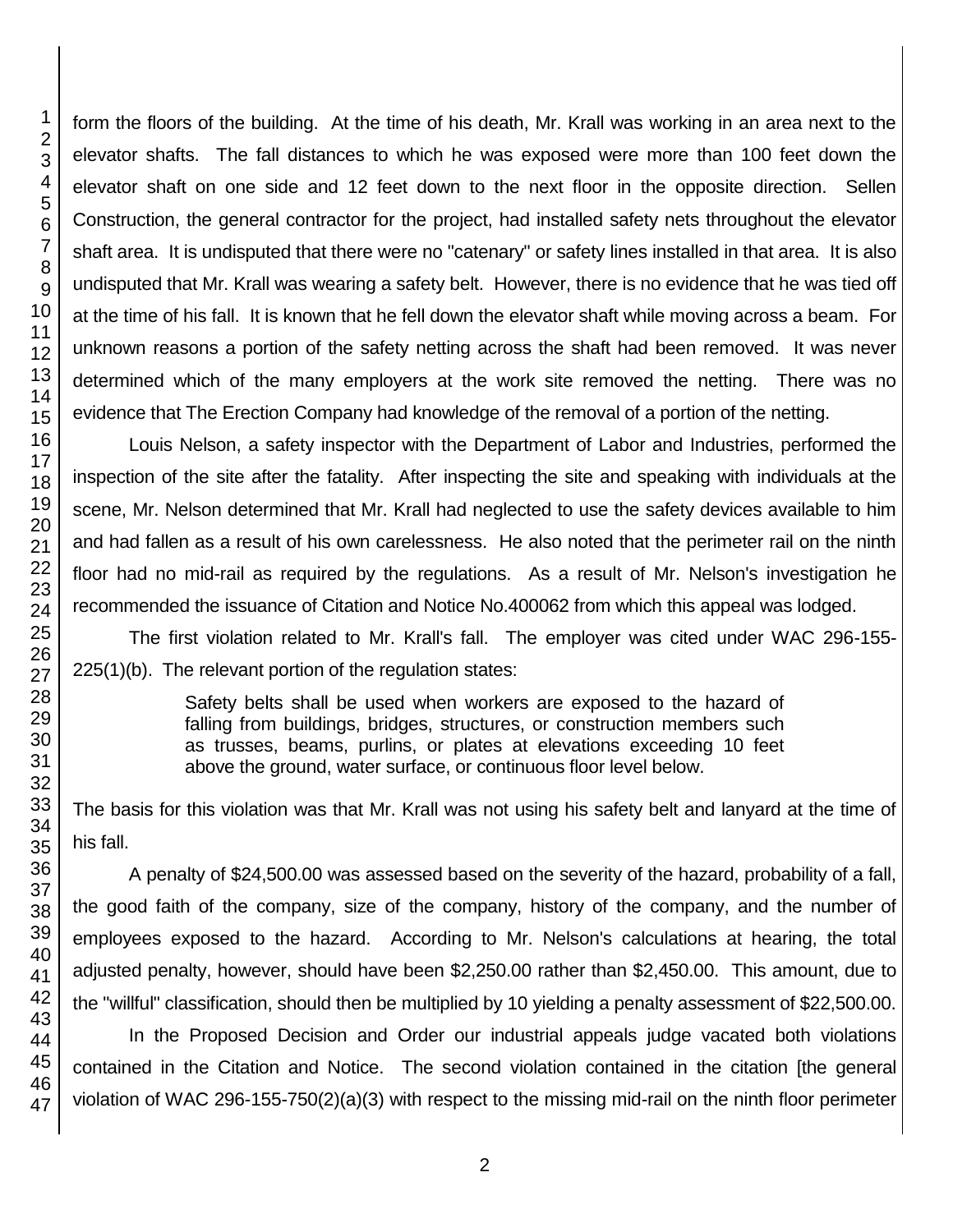railing] was vacated by our industrial appeals judge because there was testimony from the employer that none of its employees were exposed to the hazard. The Department of Labor and Industries in its Petition for Review did not contest the vacation of this violation and accordingly we shall uphold the decision of our industrial appeals judge in vacating that item.

The far more problematic issue is whether the Department of Labor and Industries properly cited The Erection Company for a violation of the fall protection standards contained in WAC 296-155- 255.

The record of proceedings establishes that before the Pacific First Center project was started the general contractor, Sellen, and the structural steel sub-contractor, The Erection Company, agreed that netting in conjunction with planking should be used for fall protection in certain areas. The safety nets were the method of fall protection to be used at the level where Mr. Krall was working. This, however, was only true of the elevator shafts. At all times when workers were more then ten feet above a surface they were required to tie off. At the time of Mr. Krall's accident, the elevator shaft, which had been fully netted the day before, was inexplicably missing one net. There was testimony that catenary lines should have been installed in the area where Mr. Krall was working. Gary Bradley, a steelworker familiar with the specific area, indicated that decking material needed to be moved into the area. The length of the decking material prevented installation of catenary lines before installation of the deck. It appears that the only means of fall protection available to Mr. Krall would have been to use his safety belt and lanyard to tie off to the beam which he was traversing. In order to "tie off" a worker takes a six foot long lanyard, wraps it around a beam, and attaches both ends to his safety belt. Photos taken of this area where admitted into the record as an exhibit. (Exhibits 26-32)

On the day that Michael Krall fell to his death, he was preparing steel beams for the placement of the deck. No decking was yet in place. The actual steel erection or connecting of steel beams was taking place three floors above. Gary Bradley, who was working on the floor below Mr. Krall, asked for some help from Mr. Krall. Mr. Krall told him he would be there in a moment. Mr. Krall then fell to his death down an unnetted ten foot square area of the elevator shaft. Mr. Thornburgh, the site superintendent, surmised that Mr. Krall had been removing a safety rail post which was in the way when he lost his balance and fell. Safety Inspector Nelson generally agreed with Mr. Thornburgh's theory.

Max Trevino, a safety coordinator for Sellen Construction, testified to some of the difficulties in properly tying off in the area where Mr. Krall was working. However, Mr. Trevino indicated that when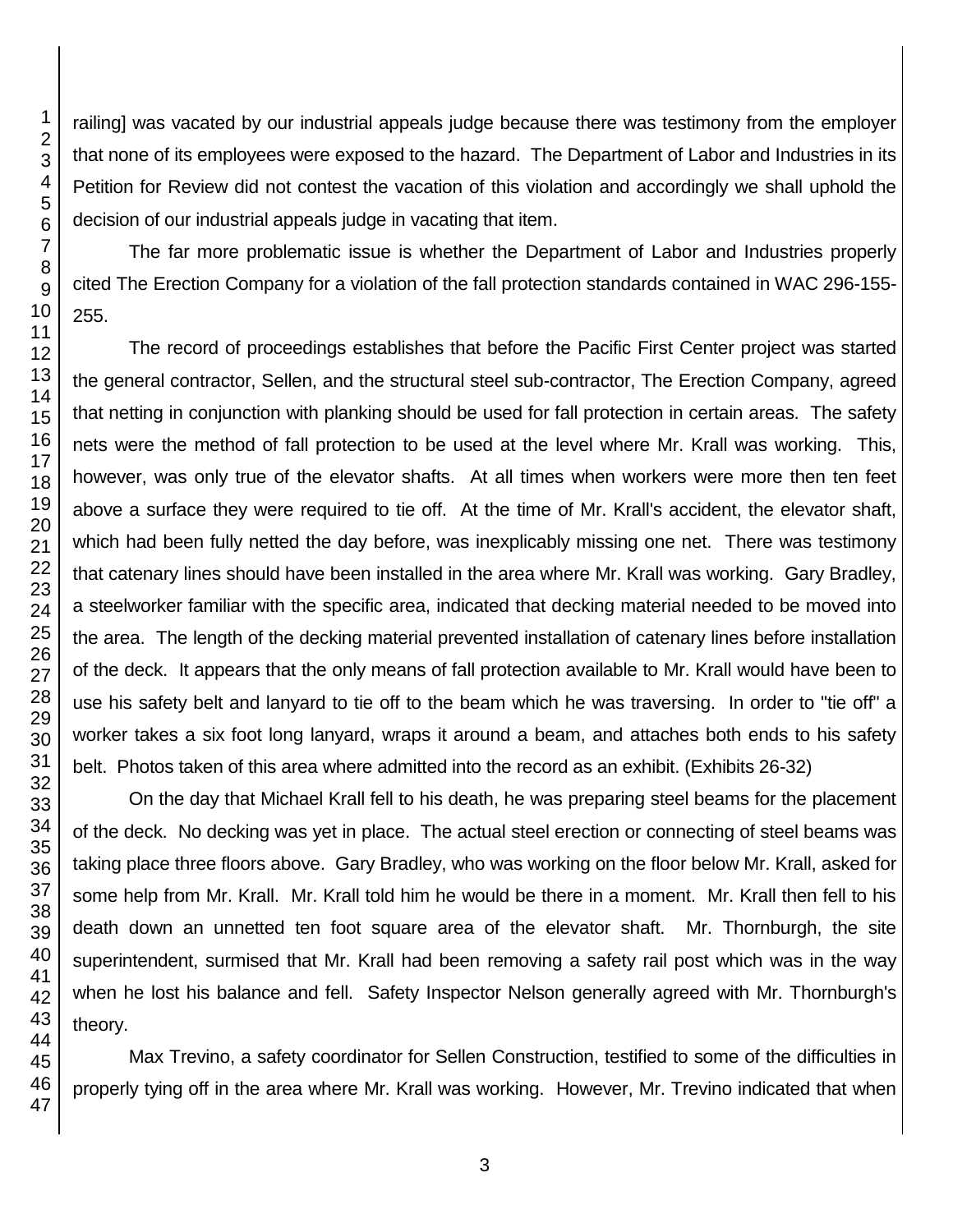Mr. Krall fell he was in an area where he could have tied off. Mr. Trevino testified that, on the particular beam Mr. Krall was working, it was possible to wrap a lanyard around the beam while "cooning" the beam. "Cooning" is a preferred method of traveling along iron beams recognized in WAC 296-155-700(7)(b). Additionally, after his investigation, Louis Nelson, the safety inspector, concluded that Mr. Krall's fall was caused by Mr. Krall's own carelessness in failing to tie off when he could have done so. The Department's assertion in its Petition for Review that Mr. Krall could not have tied off to anything is incorrect and misconstrues Mr. Trevino's testimony.

Our industrial appeals judge concluded that The Erection Company, with the exercise of reasonable diligence, neither knew nor could have known that the safety net had been removed. She further concluded that the defense of employee misconduct raised by the employer was not relevant because, under the circumstances, the use of a safety belt by Mr. Krall was impractical. The violation was thus vacated. This determination, however, overlooks the fact that there would have been a safety violation whether or not the safety nets where in position. If Mr. Krall had fallen in the opposite direction of the elevator shaft it would have been a 12 foot fall to the next floor. We therefore conclude that Mr. Krall's presence in the area from where he fell, without a safety line attached, was a violation of WAC 296-155-225(1)(b) and, thus the citation must be affirmed.

The employer has argued that it should not have been cited for the violation based upon defenses of "impossibility" or "greater hazard". The Erection Company argues the placement of additional means to tie off or otherwise protect workers would have been impossible or would have created a greater hazard than already existed. Once again, the testimony of Louis Nelson and Max Trevino establishes that safety precautions of tying off could have been used and would have prevented the violation and Mr. Krall's death. Much of the testimony regarding whether or not catenary lines could have been used in the working areas is therefore inconclusive with regard to "impossibility" or "greater hazard" because Mr. Krall could have tied off by wrapping his lanyard around the beam which he was traversing.

The employer has also argued an "employee misconduct" defense to support vacation of the citation. The employee misconduct defense is directly contradictory to the employer's position that it would have been impractical or impossible to use catenary lines. It is also contradictory to the assertion that it would have been impossible for Mr. Krall to tie off.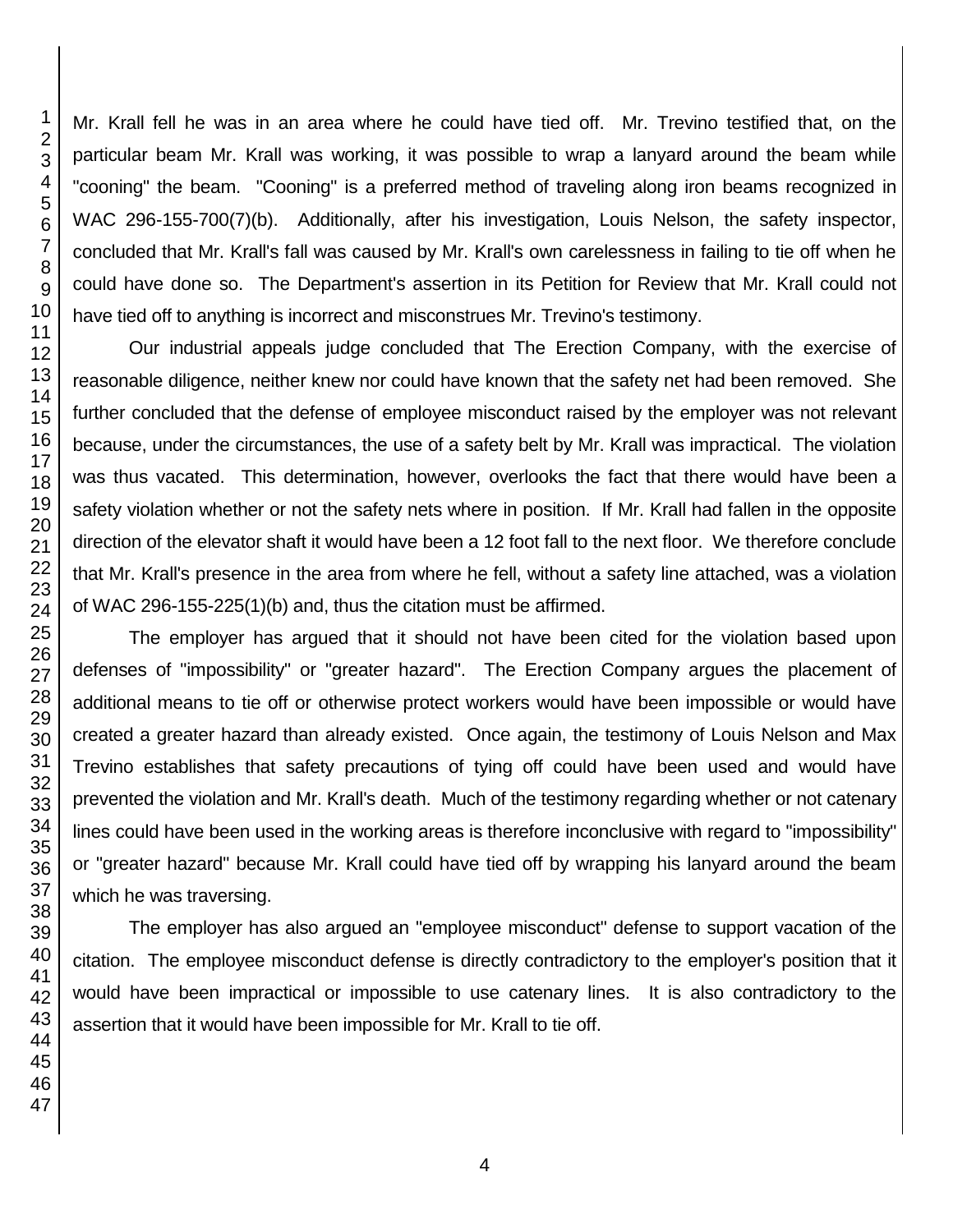The Erection Company's "employee misconduct" argument is based on the assertion that Mr. Krall knew that he should have tied off. His "misconduct" therefore should relieve the employer of liability for the violation.

This Board has recently embraced the "unpreventable employee misconduct" defense. In re Jeld-Wen of Everett, Dckt.No. 88 W144 (October 22, 1990). In that case we decided that the purpose of the Washington Industrial Safety and Health Act and the legislative intent of creating an industrial safety and health program which enforces standards equal to or exceeding those prescribed by the federal Occupational Safety and Health Act must be considered when determining the viability of the "employee misconduct" defense in Washington state. In the Jeld-Wen appeal we stated:

> RCW 49.17.180(6), which otherwise defines serious violations, provides that, where a violation involves a substantial probability that death or serious physical harm could result, 'a serious violation shall be deemed to exist . . . unless the employer did not, and could not with the exercise of reasonable diligence, know of the presence of the violation.' A reasonable interpretation of the referenced statute leads us to the conclusion that it does not impose upon the Department of Labor and Industries the unreasonable burden of proving a negative. The burden of proving 'unpreventable employee misconduct' necessarily should rest with the employer. The employer has the necessary knowledge of workplace and work practices and is in the best position to establish the elements of this defense.

Jeld-Wen, supra, at 16.

See also Brock v. L. E. Myers Co., 818 F.2d 1270 (6th Cir. 1987). The "employee misconduct" defense may be asserted by an employer, but it is the employer's burden to establish all elements of the defense.

In the Jeld-Wen decision we also adopted a test to determine if the employer has met its burden in establishing the "employee misconduct" defense. We used the test set forth by the Occupational Safety and Health Review Commission in its decision Jensen Construction Company, 7 OSHC 1477 (1979). In that decision, the Commission set forth a four-part test which must be met in order for an employer to successfully establish the unpreventable employee misconduct defense.

> In order to establish the affirmative defense of unpreventable employee misconduct, an employer must show that it has established work rules designed to prevent the violation, has adequately communicated these rules to its employees, has taken steps to discover violations, and has effectively enforced the rules when violations have been discovered.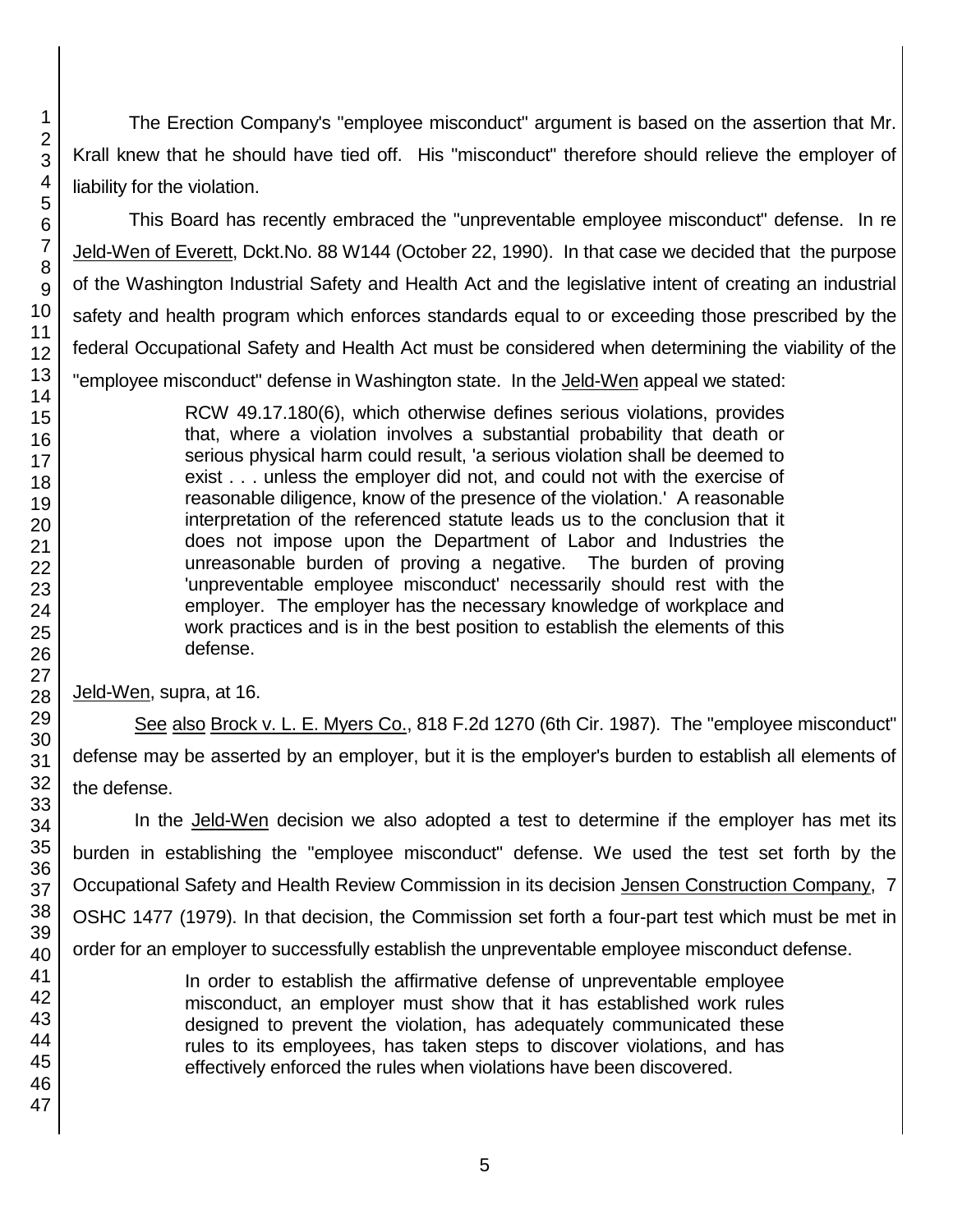#### Jensen Construction Company, supra, at 1479.

The element which is most relevant to our analysis of this violation is the fourth element described by the Commission in Jensen. The Erection Company has established that it has rules about tying off, that these rules have been communicated to the workers, and that steps have been taken to discover violations of the rules. However, The Erection Company has not established that it has effectively enforced the rules.

A review of a few cases in which the employee misconduct defense was asserted is helpful in analyzing the evidence in this case. In Horne Plumbing & Heating Co. v. OSHRC, 528 F.2d 564 (5th Cir. 1976), the citation for a trenching violation was vacated because of employee misconduct. There the employer had an outstanding safety program; the foreman had 21 years experience, had an accident-free record and had never been observed doing anything unreliable or unsafe. However, for some unknown reason, despite the express instructions of the company owner, and in the face of a number of warnings by fellow employees, the foreman entered an unshored ditch which collapsed, killing him. Likewise, in Pennsylvania Power & Light Co. v. OSHRC, 737 F.2d 350 (3rd Cir. 1984), the lineman/supervisor was extremely safety conscious, with an unblemished safety record. The company had demonstrated good faith in its efforts to comply with OSHA regulations, had an excellent overall safety program, had sponsored lineman training sessions, and had distributed information specifically aimed at the hazard which resulted in the lineman's death. The employer successfully defended the citation in these circumstances when the employee unexpectedly committed a dangerous act which violated the safety standards.

In light of the number of citations The Erection Company has received for violations of fall protection standards, The Erection Company can not avail itself of the "employee misconduct" defense. It is quite clear that although The Erection Company has a safety program that is thorough and adequate in theory, the program is not effective in practice. Unlike the Horne Plumbing & Heating Co. case or the Pennsylvania Power & Light Co. case, this employer does not have an outstanding safety record. Under these circumstances the employer has not established that its safety rules regarding tying off are effectively enforced. Since the employee misconduct defense asserted by the employer has not been established, the citation for the alleged violation must be affirmed.

This violation was classified as serious, willful, and repeated. It was classified as "serious" because of the probable severe injury or fatality which would result from any fall. It was classified as "repeated" because of the number of fall protection citations previously issued to this company. Due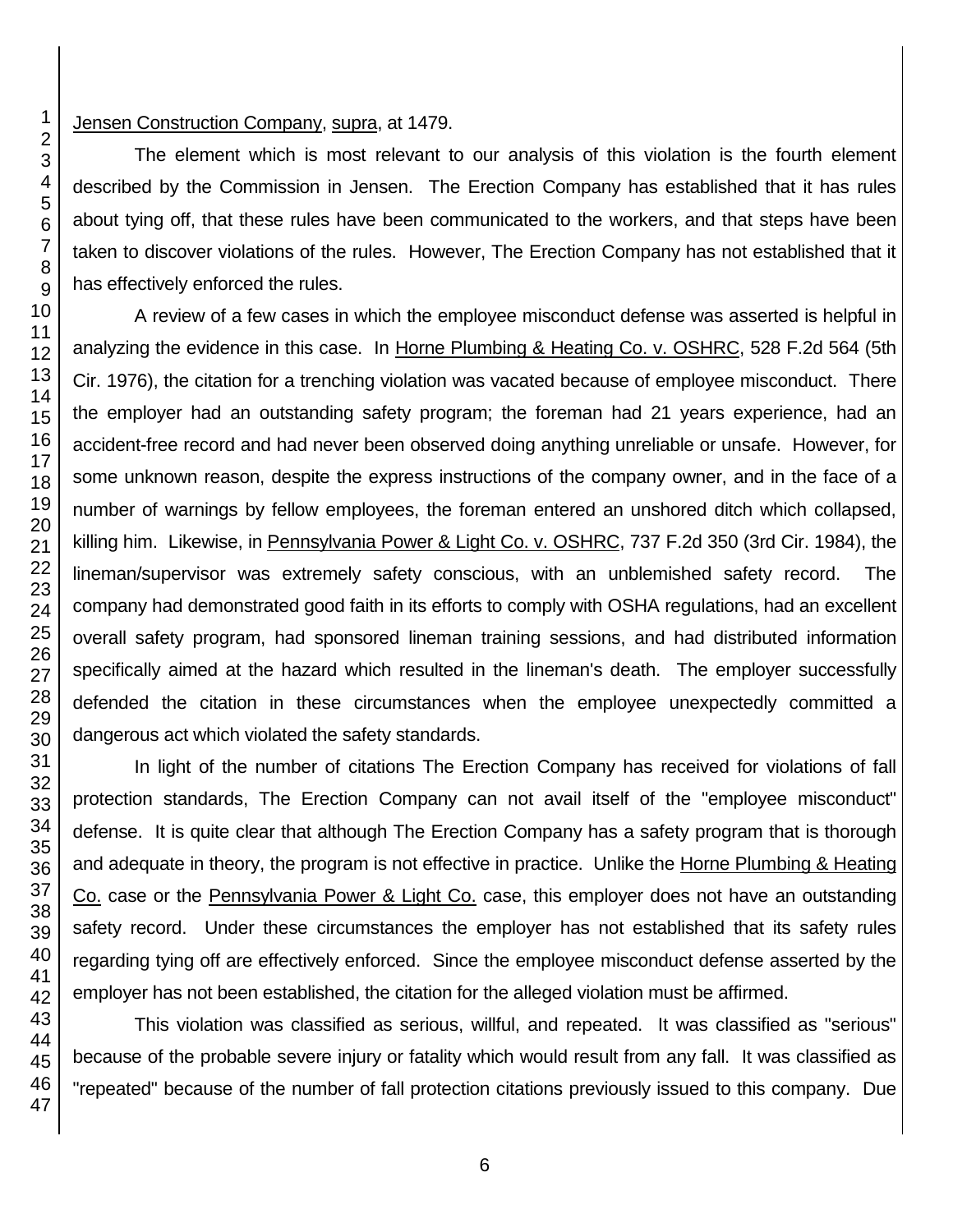to the company's prior knowledge of the regulation and its prior citations, Mr. Nelson concluded that the company had evidenced indifference to the requirements of the statute. Therefore the violation was classified as "willful". In order for a violation to be classified as serious there must be a showing that the employer

had knowledge of the hazardous conduct or condition. Knowledge is an essential element of the classification of a violation as "serious". RCW 49.17.180(6). See also Brennan v. OSHRC Raymond Hendrix d/b/a Alsea Lumber Co., 511 F.2d 1139 (9th Cir. 1975). For the same reasons that the employee misconduct was foreseeable, The Erection Company had knowledge, or could have had knowledge of the presence of the violation with exercise of reasonable diligence. Further, the Department must present evidence that demonstrates "a substantial probability that death or serious physical harm could result" from the violation; such evidence is obvious and unrefuted in the record. Likewise, evidence as to the company's prior violations of fall protection standards, relative to the "repeat" classification, was unrebutted on the record. The "serious" and "repeated" aspects of this citation have therefore been established.

The more problematic issue, and the one which received the most attention by the parties, is whether this violation was properly classified as willful.

This Board has adopted the following definition of a "willful violation" under WISHA: "a willful violation is one involving voluntary action, done either with an intentional disregard of or plain indifference to the requirements of the statute." In re R.L. Alia, Dckt. No. 86 W024 (October 16, 1987). This is the definition set forth by the Court of Appeals for the Ninth Circuit in National Steel & Shipbuilding Co. v. OSHRC, 607 F.2d 311 (9th Cir. 1979), which is used by the majority of the federal circuits, as well as the Occupational Safety and Health Review Commission.

A number of forums have deliberated on the meaning of "willfulness." The Court of Appeals for the Eighth Circuit, in St. Joe Minerals Corp. v. OSHRC, 647 F.2d 840 (8th Cir. 1981), noted "the legislative history reflects a tension between the stated goal of promoting safe working conditions and the recognized limitation that the Act does not impose strict liability." 647 F.2d at 846, Footnote 11. Originally, the U.S. Senate bill provided only criminal penalties for a willful violation. Today, Washington's version of OSHA, WISHA, provides for criminal penalties where a violation is willful and the violation causes the death of an employee. RCW 49.17.190. Otherwise, civil penalties of up to \$50,000.00 per willful violation may be assessed. RCW 49.17.180(1).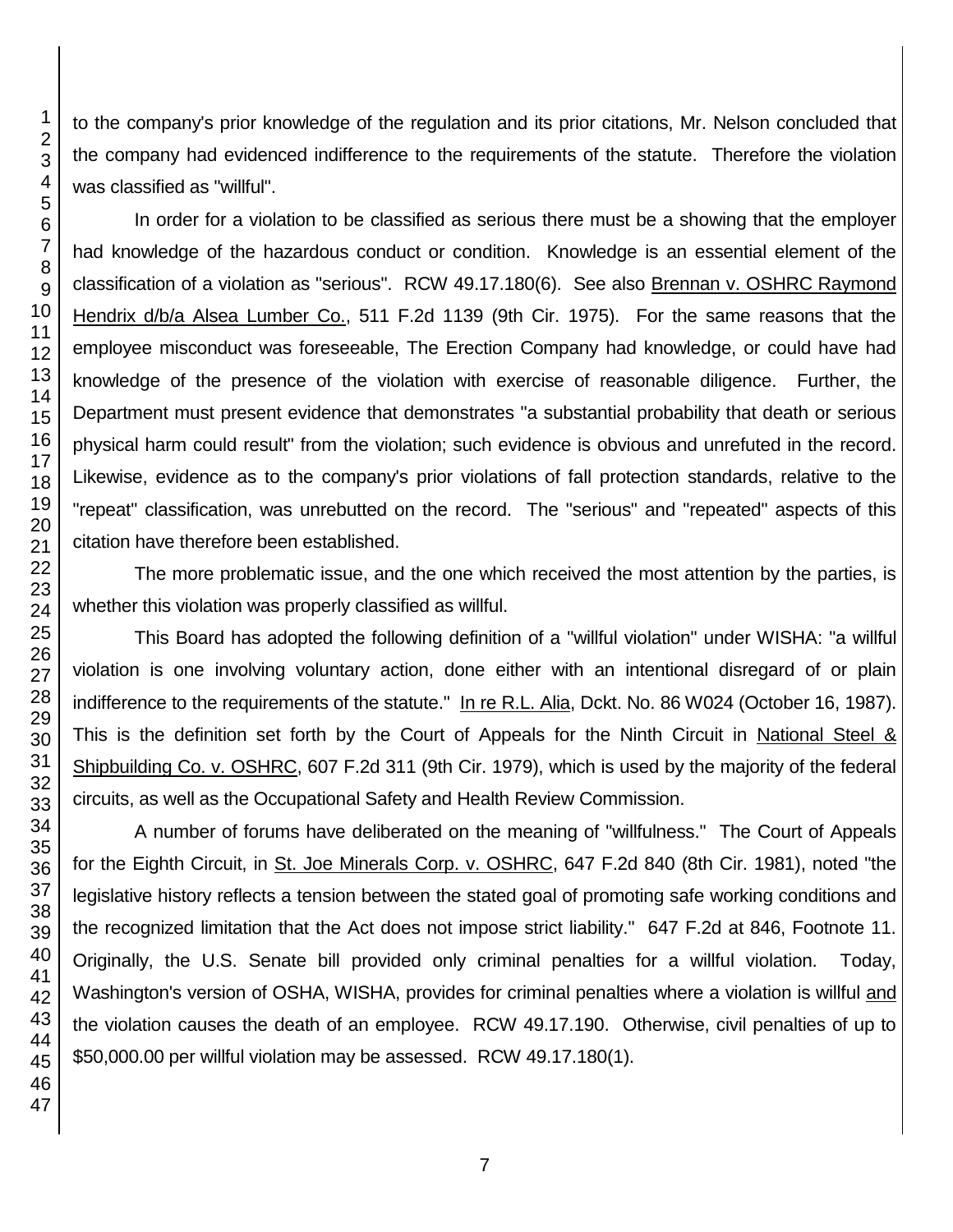Violations have been upheld as "willful" where an employer's safety program was grossly inadequate. In IGC Contracting Co., 13 OSHC 1318 (1987), the company had no safety program whatsoever. In Secretary of Labor v. Aquastop Waterproofing & Painting Corp., 13 OSHC 2024(1988), the company not only lacked a formal safety program, but the company president also testified he was unaware of the existence of OSHA.

Willfulness has also been upheld where appropriate safety equipment had not been provided by the employer for the use of its employees. In Western Waterproofing Co., Inc. v. Marshall, 576 F.2d 139 (8th Cir. 1978), five employees were working on scaffolds without safety belts, which were not even at the jobsite. In some cases, employers have even removed safety equipment from the worksite. In IGC Contracting Co., supra, the foreman ordered removal of all guardrails around airshafts and stairwells, either because he needed the wood for another purpose, or he wanted to avoid possible damage to the walls by safety railing. See also Universal Auto Radiator Manufacturing Co. v. Marshall, 631 F.2d 20 (3rd Cir. 1980) (the employer intentionally removed a safety device which it had been ordered to install).

Willfulness may also be established by an employer substituting its own judgment as to whether safety equipment or procedures are required in specific situations. In Kent Nowlin Construction Co. v. OSHRC, 593 F.2d 368 (10th Cir. 1979), the contractor intentionally chose to ignore regulations regarding the deposit and storage of excavated material, rather than close parallel traffic lanes. In another trench case, the foreman consciously decided not to shore a trench because of the attendant difficulty in the presence of a water main pipe. F.X. Messina Construction Corp. v. OSHRC, 505 F.2d 701 (1st Cir. 1974). In Secretary of Labor v. Spaulding Lighting Inc., 13 OSHC 1847 (1988), an employer permitted a foreman to continue operating presses without safeguards or restraints for nearly three years after the first safety citation had been issued. The employer in Secretary of Labor v. Aquastop Waterproofing & Painting Corp., 13 OSHC 2034 (1988), did not provide safety instruction to his employees, because he did not believe they needed to be instructed on how to do their jobs.

The Department charges that The Erection Company is only paying lip service to the fall protection regulations. Citing other companies' safety programs, and emphasizing their disciplinary programs, the Department asserts that The Erection Company does not aggressively assure compliance with WISHA fall protection regulations. According to the Department, even though the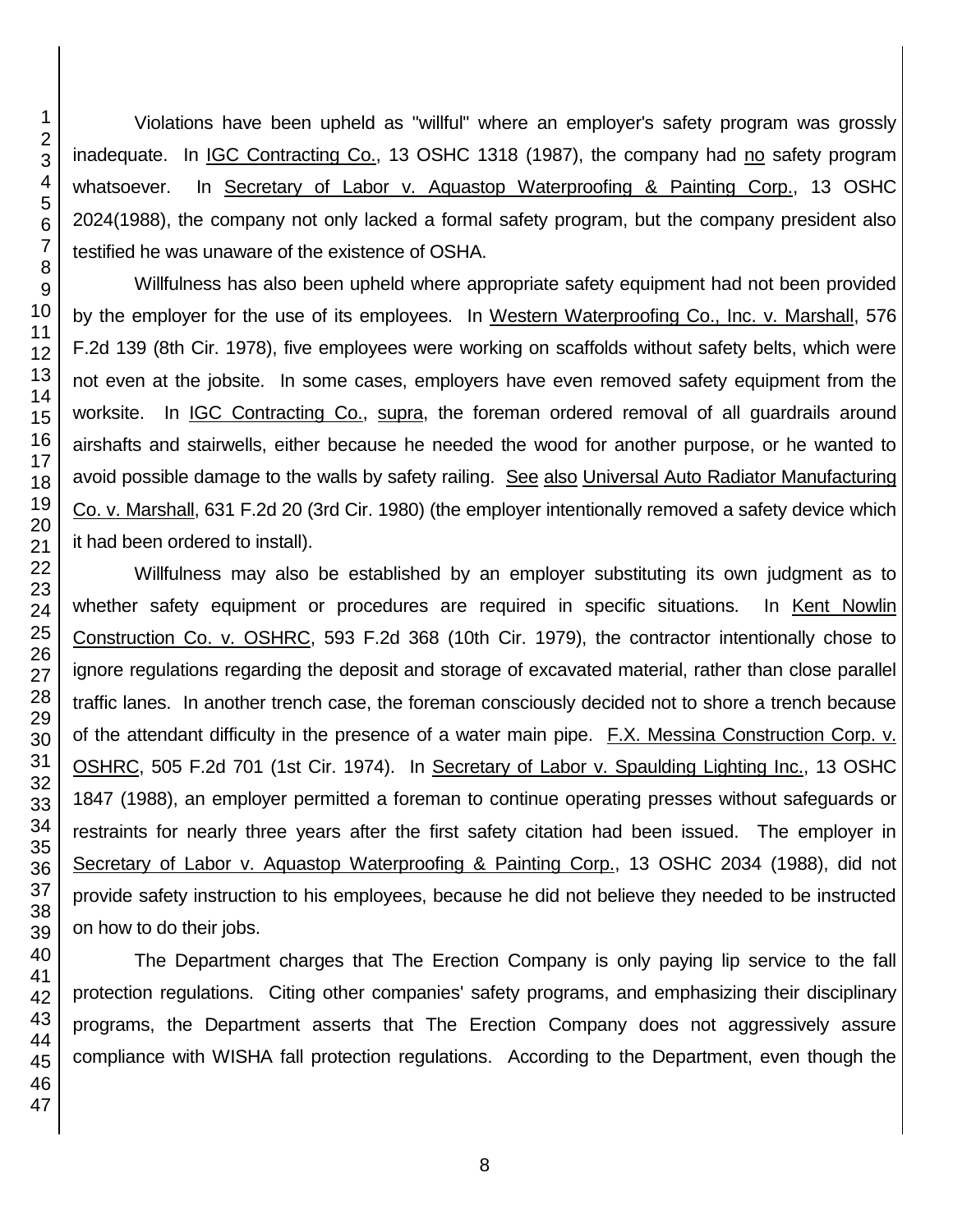official company policy may be to comply with the fall protection rules, the unofficial policy is to allow the violations.

The Department argues that this unofficial policy is evident in The Erection Company's failure to take sufficient disciplinary action. It is then asserted that this failure should be the basis for finding a willful violation. In citing Secretary of Labor v. Spaulding Lighting, 13 OSHC 1847 (1988) in support of this proposition, the Department overlooks that the Spaulding case deals with failure to exercise control over a foreman. A foreman's conduct was imputed to the employer because the employer had knowledge of the violative conduct of the foreman and failed to correct the situation. In the circumstances of the present case, the fall protection problem relating to failure to tie off, permeates the entire industry. The enforcement task for The Erection Company is much greater than for the employer in Spaulding. The problem of making workers tie off is not an isolated instance where disciplinary action could have been directed at a single individual. In the citation appealed here, the worker was not a foreman; his conduct cannot readily be imputed to The Erection Company. The reasoning behind the Spaulding decision does not apply in this case.

The Department also argues that the facts in this case are similar to those found in Donovan v. Williams Enterprises, 744 F.2d 170 (D.C. Cir. 1984) in which the Federal Court upheld a finding that a fall protection violation was willful. In that case the job site in question had been inspected on several occasions and during each visit the specific violations were brought to the employer's attention along with the steps that the company should take to avoid these problems. In upholding the citation the court concluded:

> The Secretary's warnings and advice went unheeded and the violations continued. These facts alone are sufficient to establish 'intentional disregard' of and 'plain indifference' to OSHA's regulations. These facts, however, are not alone. There was substantial testimony by Williams' employees that they "frequently worked" without temporary floors or safety belts in the presence of company supervisors. Testimony offered by Williams' own president indicates his awareness of certain standards and his decision to forego compliance with those standards.

## 744 F.2d at 180.

In this case, although Mr. Thornburgh testified to frequently finding fall protection violations, there is nothing to show there was a decision to forego compliance. The testimony of Mr. Thornburgh indicates a program of disciplining workers or at least ordering them to tie off when discovered otherwise. The testimony of Adam Jones shows his concern for following the regulations in spite of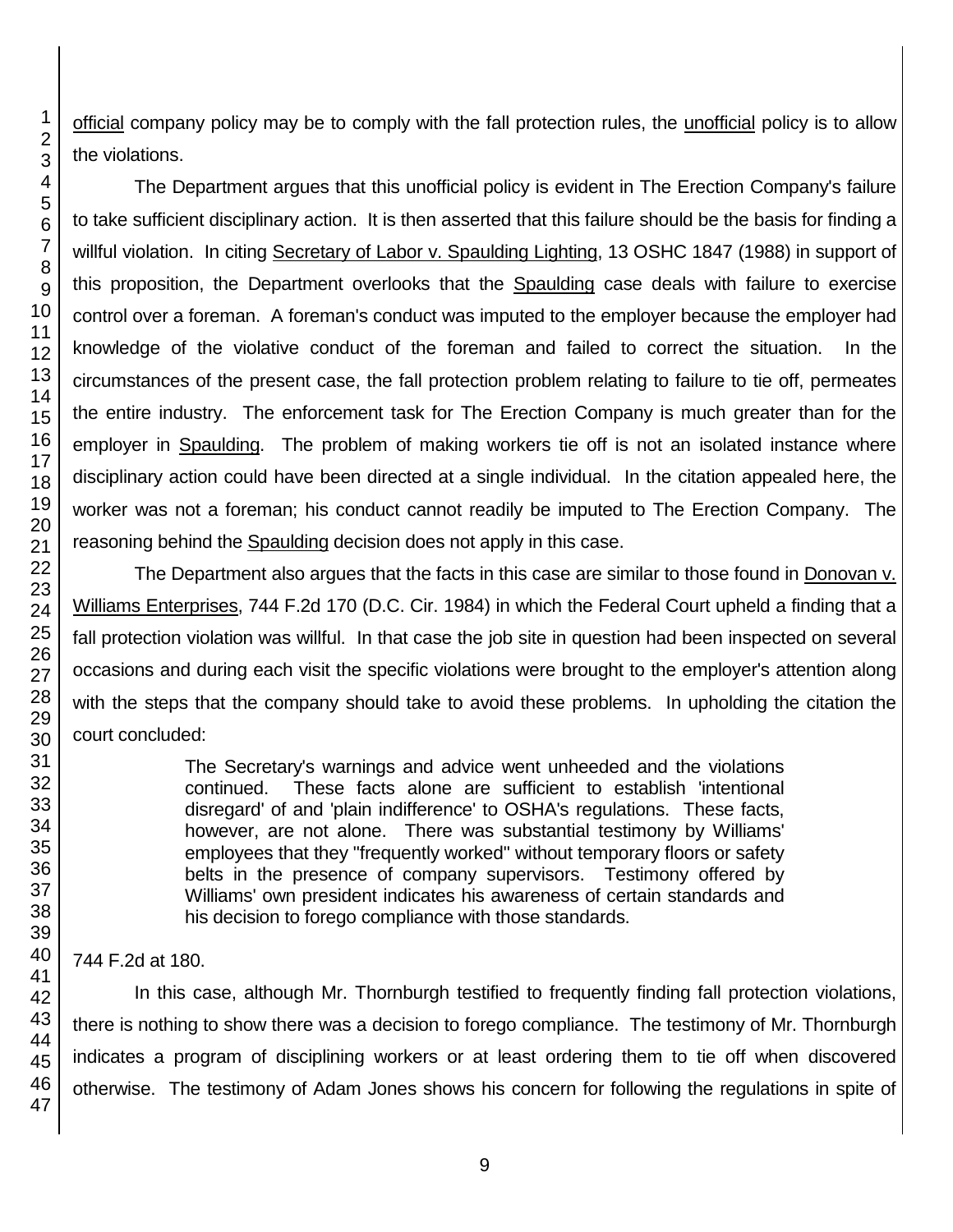his belief that many are burdensome and impractical. Marlin Sande, a certified safety professional, reviewed the company safety record and safety program and found an increasingly aggressive stand on behalf of safety with a positive trend in fewer accidents. This evidence does not support a finding that the violation was willful. The circumstances here are distinguishable from those in Williams. There is not a sufficient showing that The Erection Company has made a conscious decision to forego compliance with fall protection standards.

This Board, in previously adopting the definition embraced by the majority of the federal courts, relies on the requirement that the Department must prove a willful violation by demonstrating voluntary action taken with an intentional disregard of or a plain indifference to the requirements of the statute. The Department has not met that standard here.

We agree with the Department's assertion that if an employer's safety program is a "sham" or an employer has an unofficial policy of allowing violations, that employer is properly charged with "willful" non-compliance. However, after careful consideration of this record we are not convinced that this employer's safety program is a sham. Nor are we convinced that this violation should be characterized as willful because, in the Department's view, the employer's enforcement of safety regulations is not sufficiently aggressive.

While the Department raised questions regarding The Erection Company's attitude towards fall protection regulations, the evidence, viewed as a whole, does not support the Department's position. Although the Department depicted the company as a high production firm which demands the most out of its employees, the inference that the company chose production over safety is not supported by the record.

The Erection Company's written safety program meets the standards of the industry. When a new employee arrives at a job, a safety sign-up sheet is given to the employee to sign; if necessary, the site superintendent goes over it with the new employee. Weekly safety meetings are held at the worksite; fall protection methods, as well as any other employee concerns, are discussed. Copies of all inspection reports are included in each employee's pay envelope. Site superintendents and foremen are directed to be vigilant regarding safety problems. Before a project is started, The Erection Company workers install all safety lines and cover any holes; if necessary, other workers assist them. As the project evolves, the safety equipment is modified.

Certainly, the company has a reputation among ironworkers as a "highballing" or "race horse" company, which sets a fast pace of work for its employees. Regardless, the entire industry requires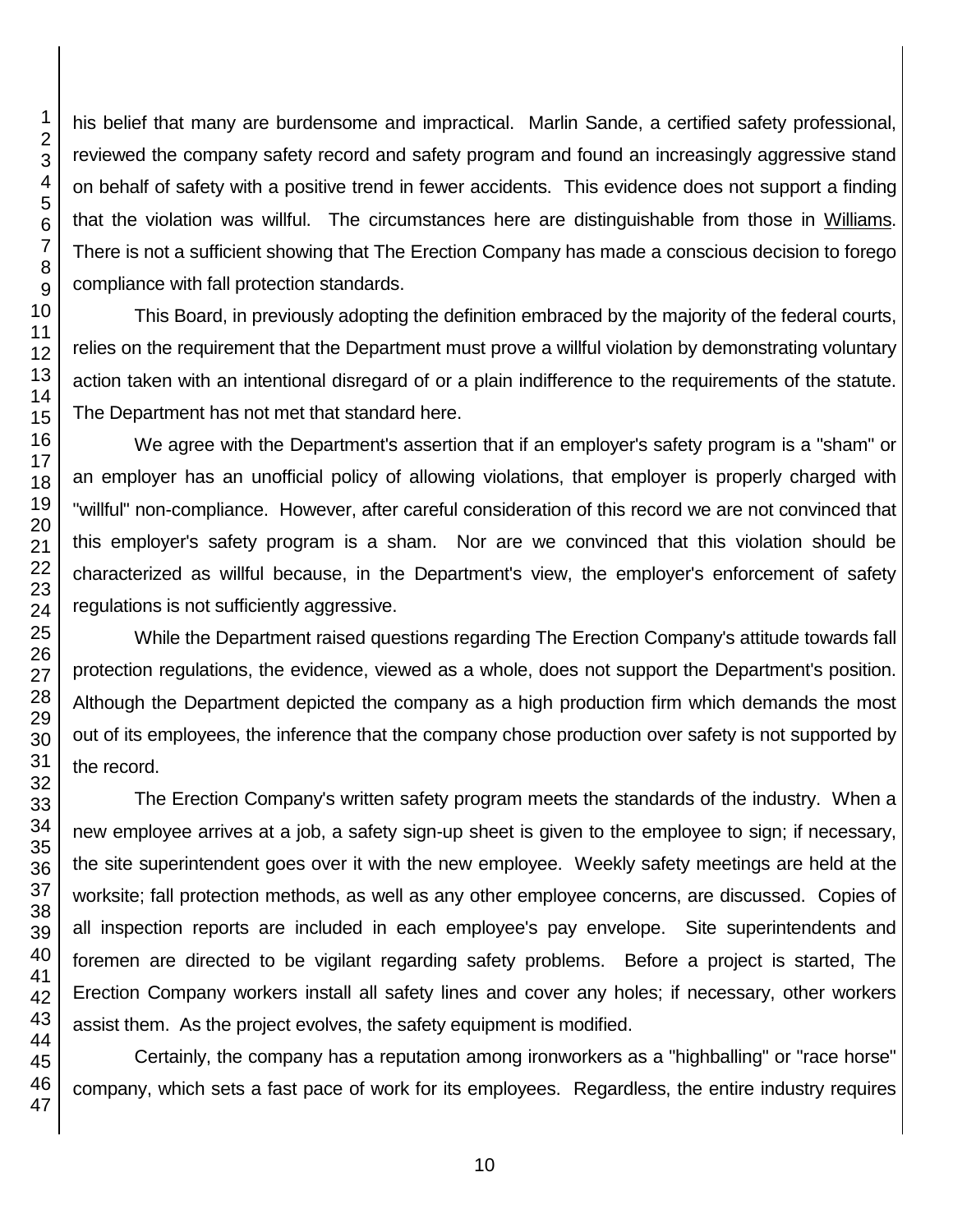fast work; other companies require equally demanding work. Some of the company's employees were aware of the company's stated policy of terminating employees for violating safety rules; some were not. Although the Department emphasized that the company terminated a number of employees for not working fast enough, and relatively few for safety violations (and then only after a citation has been issued), the fact remains that the company did not allow its employees to violate safety rules with impunity. While the Department may indeed consider the company's disciplinary program to be lax, no regulation requires termination of an offending employee after a certain number of safety infractions. Certainly the Department must be cognizant of the enforcement problems due to the number of times each day that workers do not tie off in spite of the knowledge that they must do so. The Department must also be aware of the value of good workers to this employer and all employers in general. To expect employers in the steel erection industry to terminate employees with impunity for fall protection violations is unreasonable. Although we feel the Department is justified in citing the employer under these circumstances, to characterize the violation as willful without proving the employer encouraged or was plainly indifferent to the violation is not justified.

Further, the Department inspectors noted that the company had always responded as requested, and that the site superintendents had always been cooperative. The safety coordinator for the general contractor on the Pacific First Center project also observed that his contacts with The Erection Company's management regarding safety had been positive. Louis Nelson, the investigator who cited the company for the willful violation, even admitted that there was no evidence that the company was acting with any kind of indifference towards the safety of its employees. Any time he pointed out a hazard, it was immediately addressed. Additionally, it cannot be insignificant that at the same time the company's man-hours have been dramatically increasing, the accident rate has been dropping. If the company were insensitive to fall protection, surely the number of accidents would increase as the number of man-hours increased.

The Department insinuates that The Erection Company maintains an elite corps of about 30 ironworkers who are immune from sanctions for fall protection violations. According to this argument, the company is unwilling to terminate those skilled ironworkers who socialize with Adam Jones, the owner of The Erection Company. While Mr. Jones conceded that it is difficult to fire a highly valued employee, he has terminated those who flagrantly refuse to use available safety equipment. Because of the nature of the work, the company generally only uses experienced ironworkers.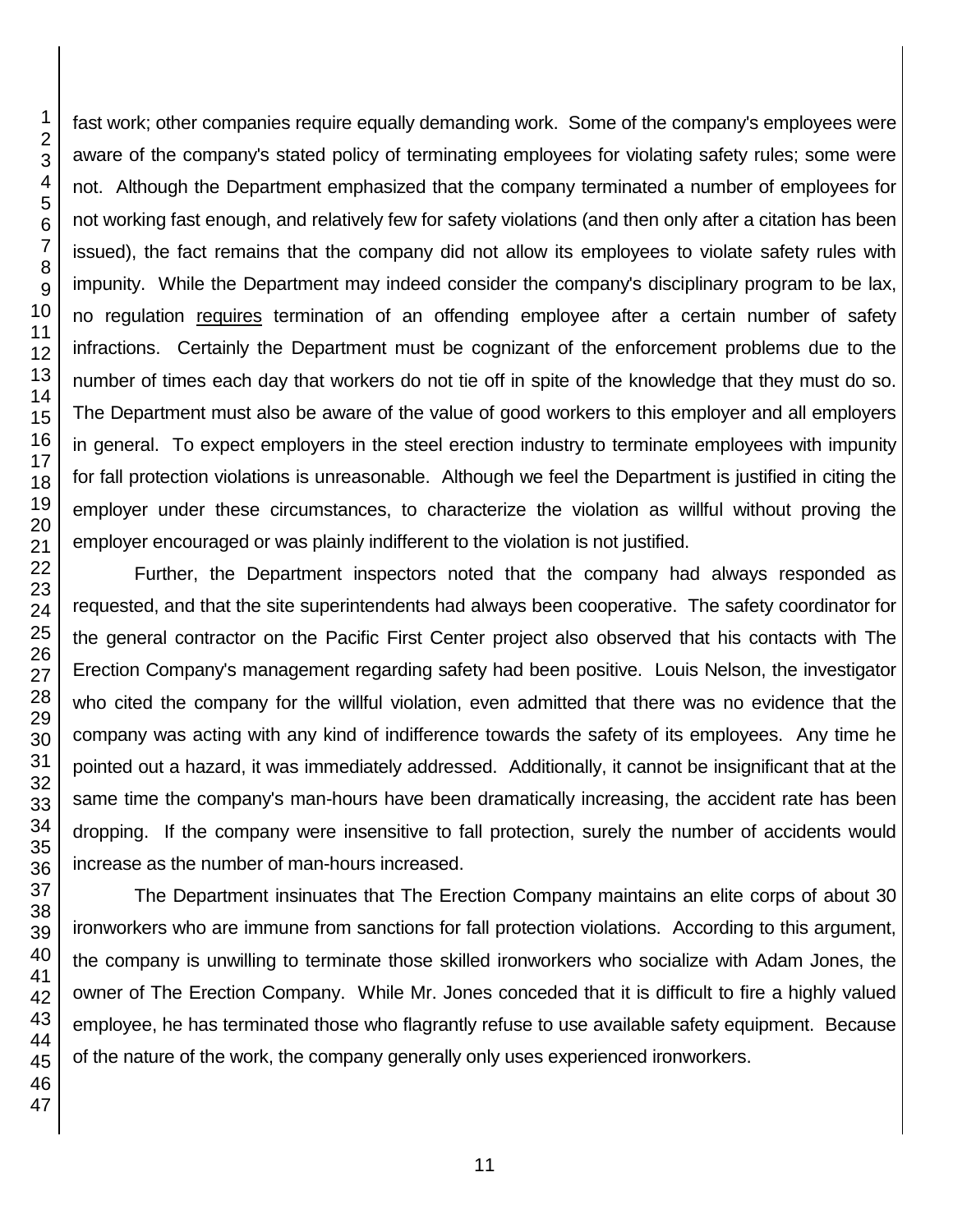The fall protection regulation at issue requires the use of safety belts, by the worker, when that worker is exposed to a fall of more than ten feet. Because of the nature of structural steel erection, this exposure is frequently transitory. In contrast to a trench, where shoring is required, or a power saw which needs a particular guard, the hazard which the regulations seek to eliminate is often of brief duration. The ironworker may well be tied off in one location, but not in another: the actual tying off is up to the ironworker. An ironworker may fasten and unfasten his lanyard 100 or 1000 times a day, depending upon the work and the circumstances at the time. Fred Thornburgh, the site superintendent at the Pacific First Center project, noted that precisely because a lot of the work is done in positions of short duration, an ironworker may just skip tying off. Ironworkers are traditionally proud of their ability to work hard and fast in a highly demanding industry. Their attitude toward their individual need for fall protection complicates both the employer's and the Department's enforcement efforts.

This is not a case where the company has no safety program: the company's program is on a par with others in the structural steel industry. The employer has not failed to supply safety equipment. Mr. Krall was wearing a safety belt when he fell. Nor is this a case where the employer substituted its judgment for that of the regulations - the employer agreed that the ironworkers should have been tied off. Furthermore, the fact that the employer immediately took steps to correct the problem demonstrates the fact that the employer cared about compliance with the regulations. This is not an employer who, when advised of a violation, is indifferent.

The limitations upon the employer's ability to insure 100% compliance in the structural steel industry were acknowledged in Century Steel Erectors Inc. v. OSHRC, OSHRC Dckt. No. 87 1348 (July 18, 1988). The administrative law judge noted:

> The secretary argued that the violation was willful because Century allowed its employees to continue to work without using safety belts and lines the day after the deceased worker fell to his death. However, simple carelessness or lack of diligence in eliminating a violative condition does not establish willfulness. Instead the record clearly showed that Century made safety belts and lines available, and the failure to require their use does not establish indifference to OSHA safety standards.

### Century Steel Erectors, supra, at 1870-71.

While the Department has shown The Erection Company perhaps could improve the enforcement of its written safety program, the company's efforts should not be dismissed as "too little, too late." Our finding should not be interpreted as suggesting that The Erection Company need not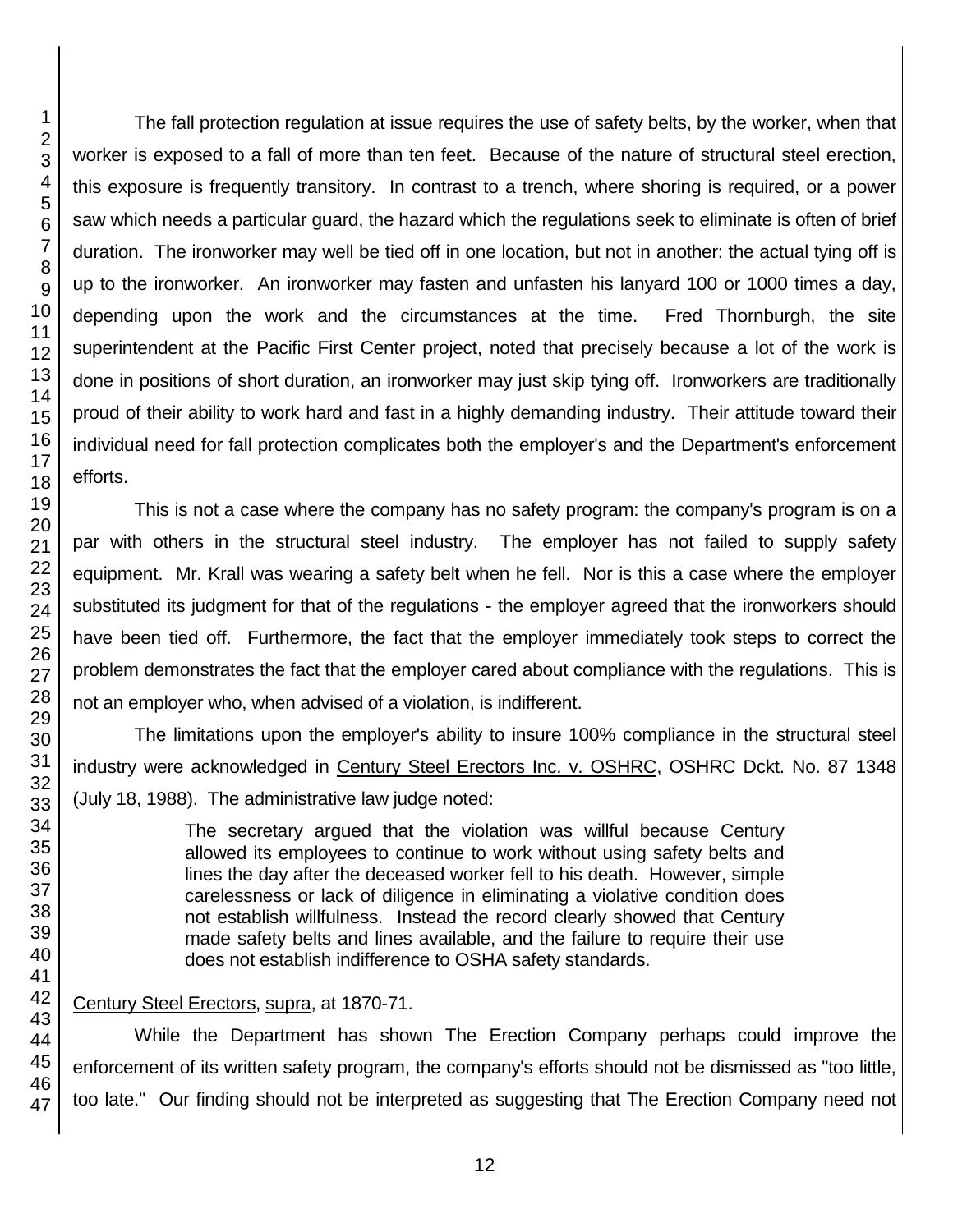continue to aggressively enforce fall protection. It should be apparent that the employer must continue to aggressively enforce fall protection standards or face continual citations. We are simply finding that, although the violation at issue is clearly a serious, repeated one, it does not rise the level of a willful one. The Department has not established what the employer's safety program is a sham or that the employer otherwise acted with intentional disregard or plain indifference to the safety regulations. To the contrary, the employer has established that it has a comprehensive safety program with increasingly aggressive enforcement. Accordingly, the classification should be modified from "willful, serious repeated" to "serious repeated".

Correspondingly the penalty should be modified. According to the safety inspector's calculations at hearing, the total adjusted penalties should have been \$2,250.00. Because we are declining to find that this was a willful violation of the regulation, this penalty amount should not be multiplied by ten. Therefore, the total penalty will be \$2,250.00 rather than \$22,500.00.

### **FINDINGS OF FACT**

1. On July 22, 1988, an inspector of the Department of Labor and Industries inspected a worksite of The Erection Company at the Pacific First Center Building in Seattle, Washington.

On September 22, 1988, the Department of Labor and Industries issued Citation and Notice No. 400062, which alleged one serious, willful, and repeat violation of WAC 296-155-225(1)(b), assessing a penalty of \$24,500.00, and one general violation of WAC 296-155-705(2)(a)(3), for which no penalty was assessed, with a total penalty assessment of \$24,500.00. The employer received the Citation and Notice on September 25, 1988.

On October 11, 1988, the employer filed a notice of appeal with the Department of Labor and Industries.

On October 27, 1988, the Department forwarded the notice of appeal and transmitted its file regarding the appeal to the Board of Industrial Insurance Appeals.

On October 28, 1988, the Board issued its notice of filing of the appeal pursuant to the provisions of the Washington Industrial Safety and Health Act, and assigned it Docket No. 88 W142.

2. Prior to July 22, 1988, The Erection Company had repeatedly been cited for fall protection violations under the Washington Industrial Safety and Health Act for violations occurring at the various worksites in Seattle, Washington.